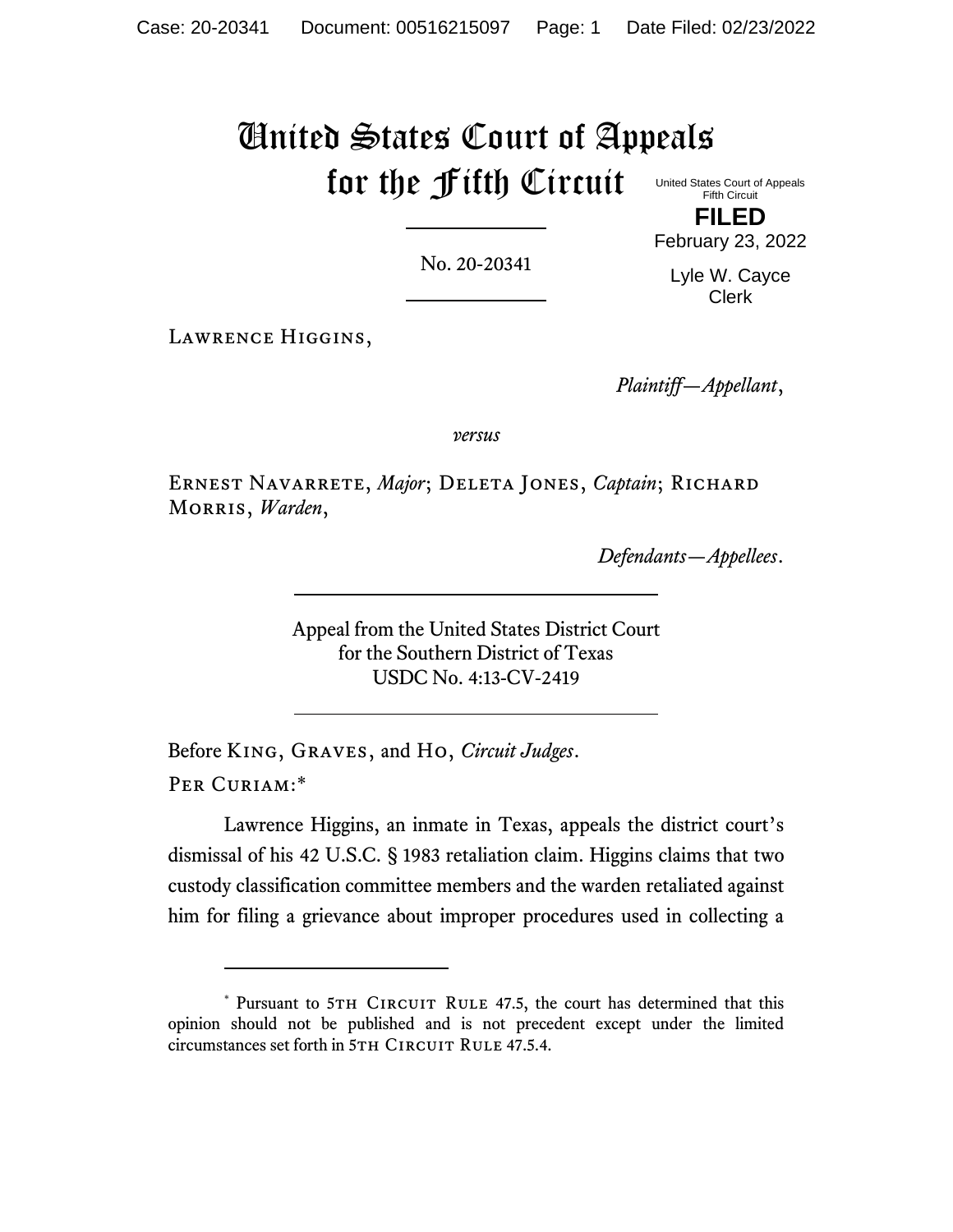urine sample from him. For the reasons that follow, we AFFIRM in part, REVERSE in part, and REMAND for further proceedings.

# **I. Facts & Procedural History**

In February 2013, Ernest Navarrete, then an officer of the Texas Department of Criminal Justice (TDCJ), ordered Lawrence Higgins, Texas inmate # 1060189, to provide a urine sample. The sample tested positive for marijuana. Prison officials held a disciplinary hearing and found Higgins guilty of using marijuana and changed his custody categorization from G-2 (general population) to G-4 (medium custody), the latter of which involves less out-of-cell time and more restriction on recreation and inmate job opportunities. Higgins filed a grievance regarding the custody categorization, and prison officials overturned the previous decision because Navarrete had not signed the required urine-sample documentation; Warden Richard Morris ordered the case to be reheard.

In May 2013, at the rehearing, Higgins was found guilty of using marijuana at the prison and was then brought before the custody classification committee for a second time. But this time, because of a promotion, Navarrete was head of the committee. Custody classification is determined by a majority vote of three committee members—here, Navarrete, Deleta Jones, and Betty Germany. Navarrete asked Germany what they usually do in these cases, and she replied, "G-4 medium custody." Then Navarrete asked Jones what her vote was; to which she replied, "[G-4] medium custody."

Navarrete then stated, "I remember this case now, this is the one where you filed a grievance and the case was overturned because I forgot to sign the paperwork." Recognizing the two G-4 votes, he then said, "I guess we are going to leave you as you were originally put for the case on [G-4] medium custody, but let the record show, that I would have rather put you in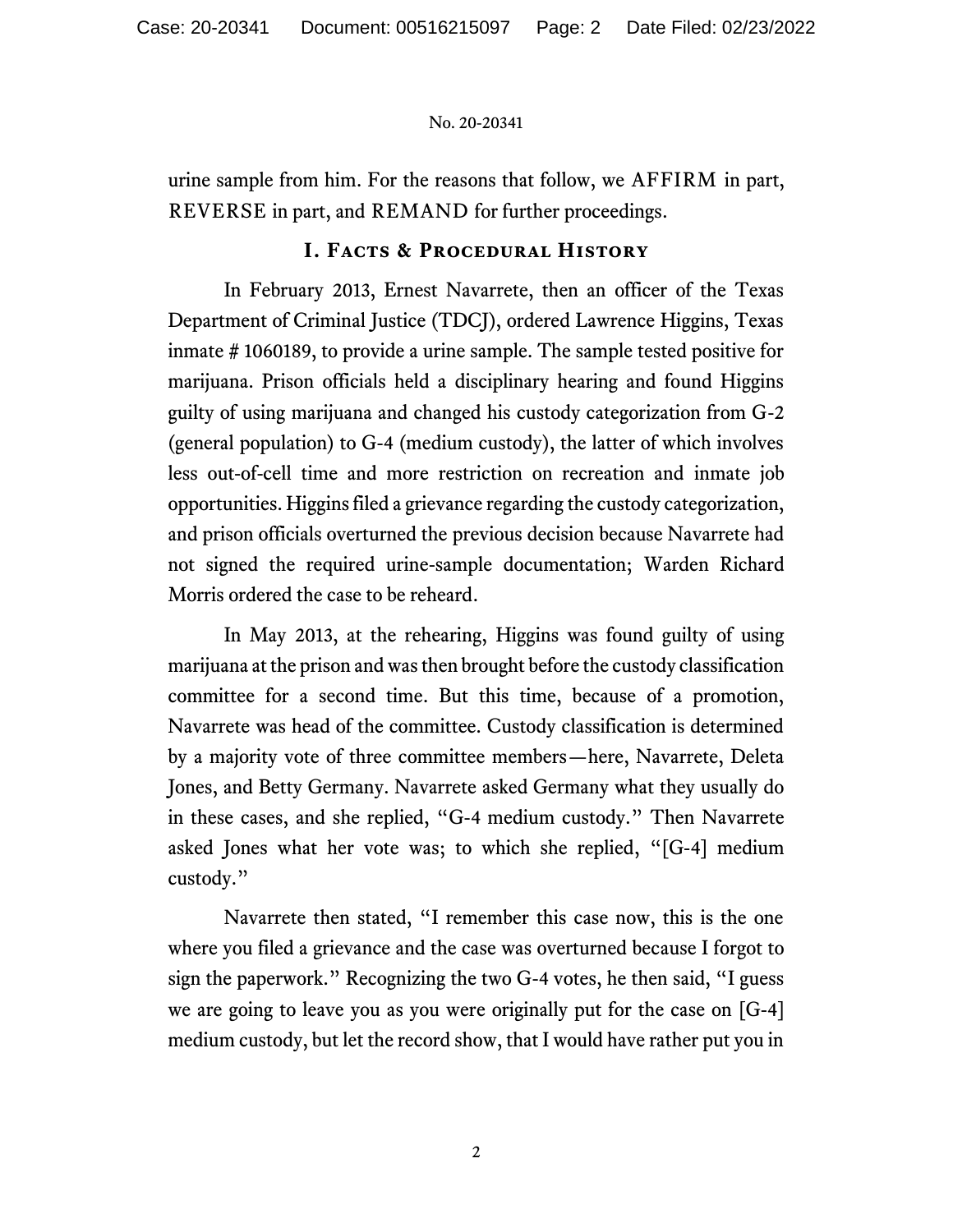[G-5] closed custody for all this trouble." Then Jones said, "Oh wait a minute, I want to change my vote to [G-5] closed custody." Higgins was assigned to G-5 closed custody.

Higgins filed unsuccessful grievances, and then in August 2013 Higgins filed a complaint against Navarrete, Jones, and Warden Morris (the "defendants") pursuant to 42 U.S.C. § 1983. He alleged that Morris improperly ordered a rehearing of his case and that Navarrete and Jones retaliated against him for his use of the grievance process by increasing his punishment. Higgins sought to have prison officials dismiss his case and return him to G-2 status.

The defendants moved for summary judgment, which the district court granted, finding that Higgins failed to show the required causation between the alleged retaliatory motive and the less favorable custody classification. On appeal, this court reversed, concluding that Higgins had presented a genuine dispute of material fact as to causation, and remanded for further proceedings. *Higgins v. Morris*, 673 F. App'x 376, 379 (5th Cir. 2016).

Following remand, the district court permitted Higgins to amend his complaint, and he added a demand for monetary relief. Defendants again moved for summary judgment, arguing that (1) Higgins's request for the court to change his custody classification is moot because he has been in G-2 custody since August  $2014$ ,<sup>1</sup> (2) reversal of Higgins's disciplinary case is barred by *Heck v. Humphrey*, 512 U.S. 477 (1994), (3) defendants are entitled

<sup>&</sup>lt;sup>1</sup> It is worth noting that Higgins remained in G-5 custody for nine months after the custody classification at issue. Then, he was moved to G-4 custody for six months before he was moved to G-2 custody, which has remained his classification to date.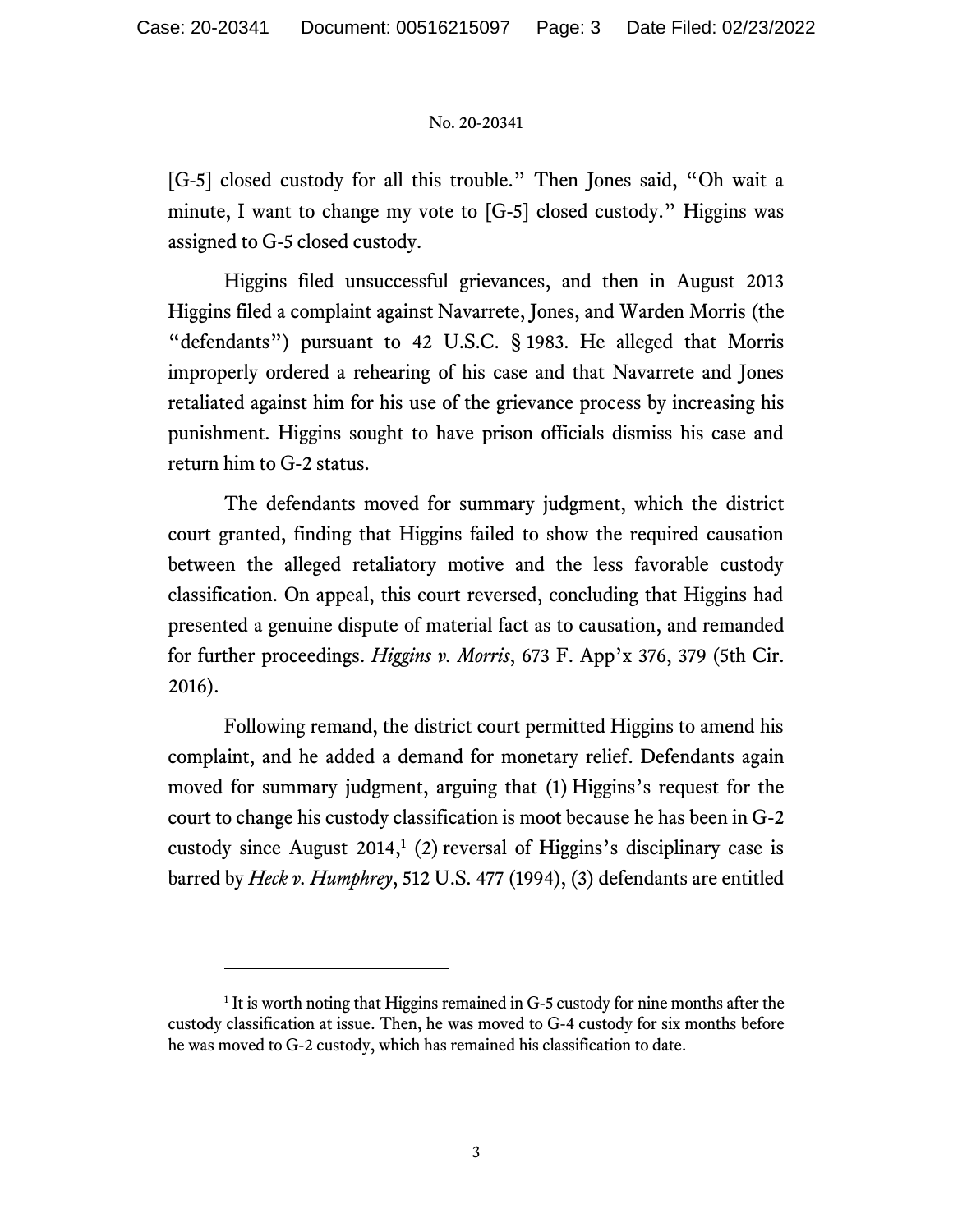to qualified immunity, and (4) Higgins failed to prove the causation element of his retaliation claim.

The district court dismissed the case with prejudice, granting defendants' summary judgment motion because "[t]he record shows that Higgins's requested relief in his original complaint is moot and that he is not entitled to compensatory or punitive relief." On appeal, Higgins argues that the district court did not address his request to have the disciplinary conviction reversed and that the district court erred in finding that he was not entitled to monetary relief. Despite requesting and receiving an extension, the defendants did not file an appellate brief. Higgins also moved to supplement the record with details relating to his custody classification.

# **II. Standard of Review**

We review a district court's summary judgment decision about a section 1983 retaliation claim de novo. *Woods v. Smith*, 60 F.3d 1161, 1164 (5th Cir. 1995). "Summary judgment is proper if the pleadings, depositions, answers to interrogatories, and admissions on file, together with any affidavits filed in support of the motion, show that there is no genuine issue as to any material fact, and that the moving party is entitled to judgment as a matter of law." *Hart v. Hairston,* 343 F.3d 762, 764 (5th Cir. 2003) (per curiam) (citing FED. R. CIV. P.  $56(c)$ ). A prisoner's verified or sworn pleadings are competent summary judgment evidence. *See id.* at 765 ("On summary judgment, factual allegations set forth in a verified complaint may be treated the same as when they are contained in an affidavit.").

# **III. Discussion**

"To state a valid claim for retaliation under section 1983, a prisoner must allege (1) a specific constitutional right, (2) the defendant's intent to retaliate against the prisoner for his or her exercise of that right, (3) a retaliatory adverse act, and (4) causation." *Bibbs v. Early*, 541 F.3d 267, 270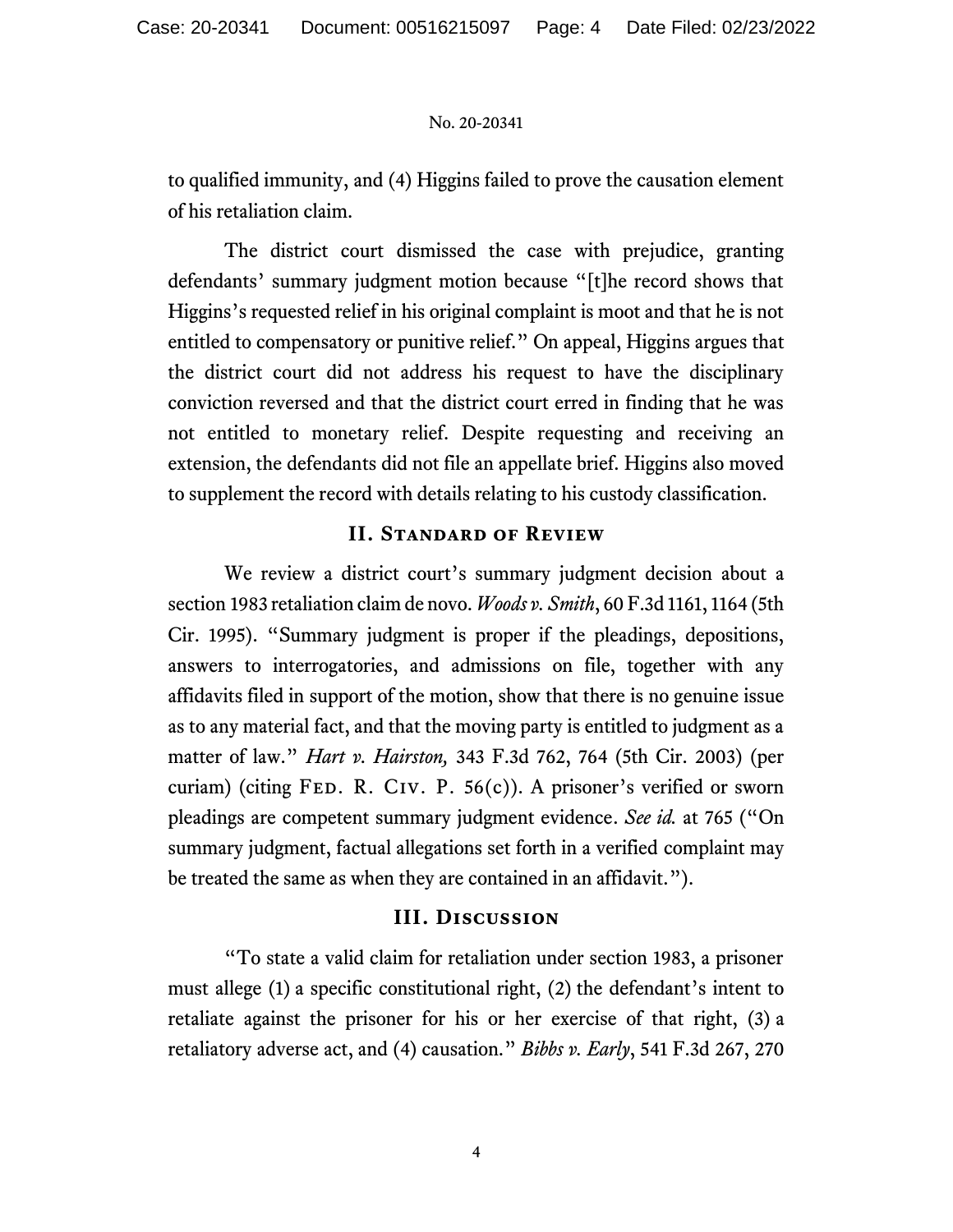(5th Cir. 2008) (quoting *Jones v. Greninger*, 188 F.3d 322, 324–25 (5th Cir. 1999) (per curiam)). In order to show retaliation, "[t]he inmate must produce direct evidence of motivation or, the more probable scenario, 'allege a chronology of events from which retaliation may plausibly be inferred.' " *Woods*, 60 F.3d at 1166 (quoting *Cain v. Lane*, 857 F.2d 1139, 1143 n.6 (7th Cir. 1988)).

Higgins has a right, under the First Amendment, to file a grievance. *Morris v. Powell*, 449 F.3d 682, 683–84 (5th Cir. 2006). And our court has already concluded that, as for the second (i.e., the intent) element of a retaliation claim, "Navarrete's statement suggests his own vote was motivated by retaliatory intent." *Higgins v. Morris*, 673 F. App'x 376, 379 (5th Cir. 2016). It is undisputed that the increase from G-4 to G-5 is an adverse act. And our court has further concluded that Higgins has at least created a factual dispute about "Navarrete's retaliatory motive caus[ing] Jones to change her vote." *Id.* Despite this, the district court granted summary judgment to the defendants, dismissing Higgins's claims with prejudice. The court did so by focusing on the specific forms of relief that Higgins requests.

First, we address Higgins's request for injunctive relief in the form of custody reclassification and his request to have his disciplinary conviction reversed. Then, we turn to his request for damages. Last, we examine the issue of an unmentioned defendant.

# **A. Custody Reclassification and Disciplinary Conviction Reversal**

Our court has held that provision of the specific relief sought by a prisoner moots the claim for that relief. *Biliski v. Harborth*, 55 F.3d 160, 162 (5th Cir. 1995) (concluding a prisoner's requested transfer to a different prison was moot because he had received the transfer); *see also White v. Epps*, 191 F. App'x 336, 337 (5th Cir. 2006) (concluding a prisoner's requested transfer out of a particular prison unit was moot because he had received the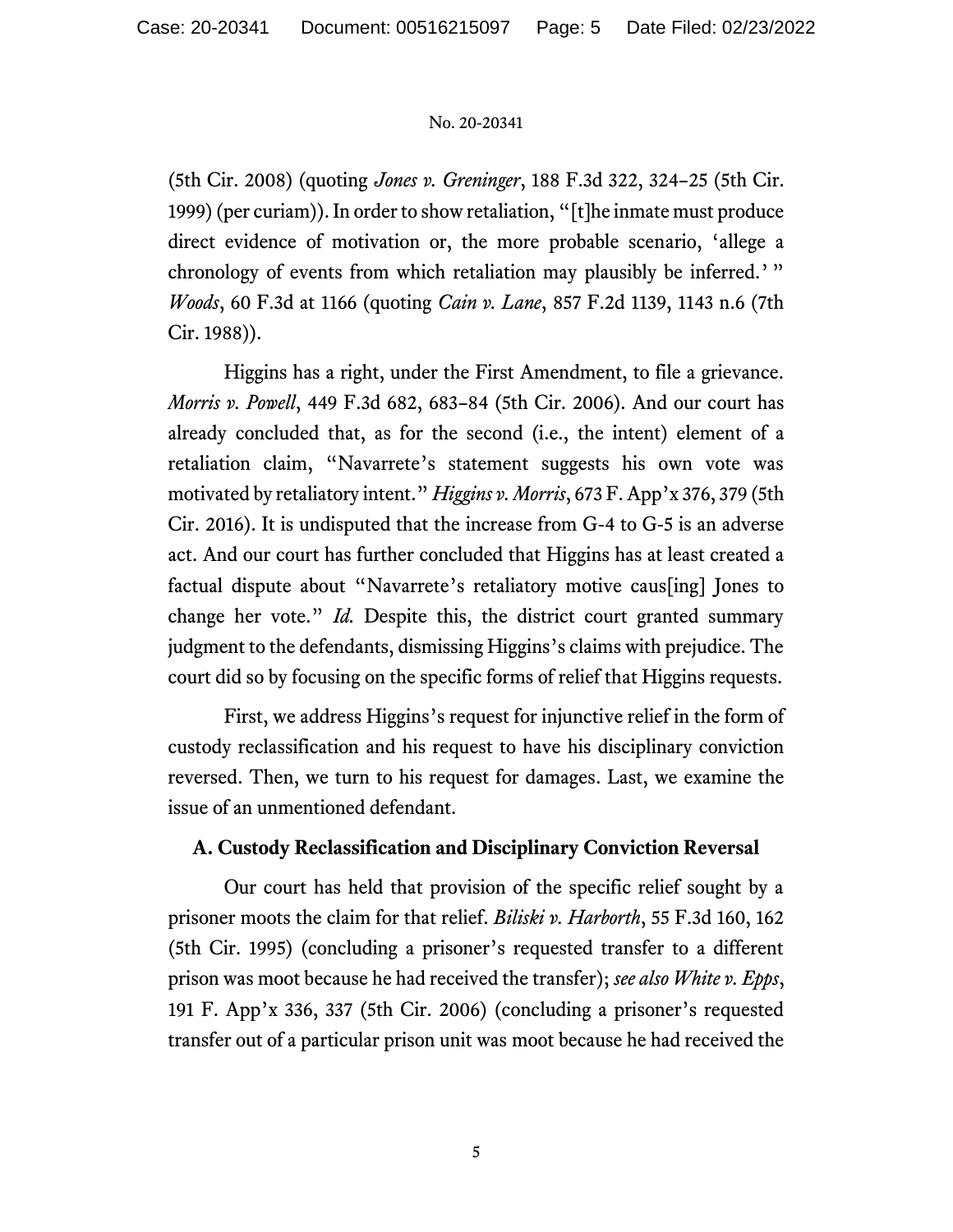transfer). Because Higgins has been in G-2 custody since August 2014, we find that Higgins's claim requesting transfer to G-2 custody status is moot. Additionally, because this claim is moot, we deny Higgins's motion to supplement the record with additional classification-committee records.

Higgins's complaint also requested relief in the form of reversal of his disciplinary case, and he did not abandon this request for relief on his first appeal. The district court, however, did not address Higgins's request for reversal of his disciplinary conviction at either opportunity. Nor did our court address Higgins's request in his first appeal. *Higgins*, 673 F. App'x 376. On this appeal, Higgins urges us to reverse his disciplinary case because it resulted in a three-year delay in his parole-consideration date. We decline to consider this argument because, "[a]s a court for review of errors," we do "not . . . decide facts or make legal conclusions in the first instance," but "review the actions of a trial court for claimed errors." *Browning v. Kramer*, 931 F.2d 340, 345 (5th Cir. 1991). Instead, we remand to the district court to consider this unresolved issue.

# **B. Compensatory Damages**

Higgins asked for "any monetary damages the court or a jury deems appropriate be them compensatory or punitive." The Prison Litigation Reform Act of 1995 (PLRA) "prevents prisoners from seeking compensatory damages for violations of federal law where no physical injury is alleged." *Mayfield v. Tex. Dep't of Crim. Just.*, 529 F.3d 599, 605 (5th Cir. 2008); *see* 42 U.S.C. § 1997e(e). Higgins alleges that he "has endured much harm and suffering" and was "housed in an extremely violent atmosphere where inmates were regularly gas bombed for violent outbursts." However, the record does not show evidence that Higgins experienced a physical injury, and the PLRA provides that "[n]o Federal civil action may be brought by a prisoner confined in a jail, prison, or other correctional facility, for mental or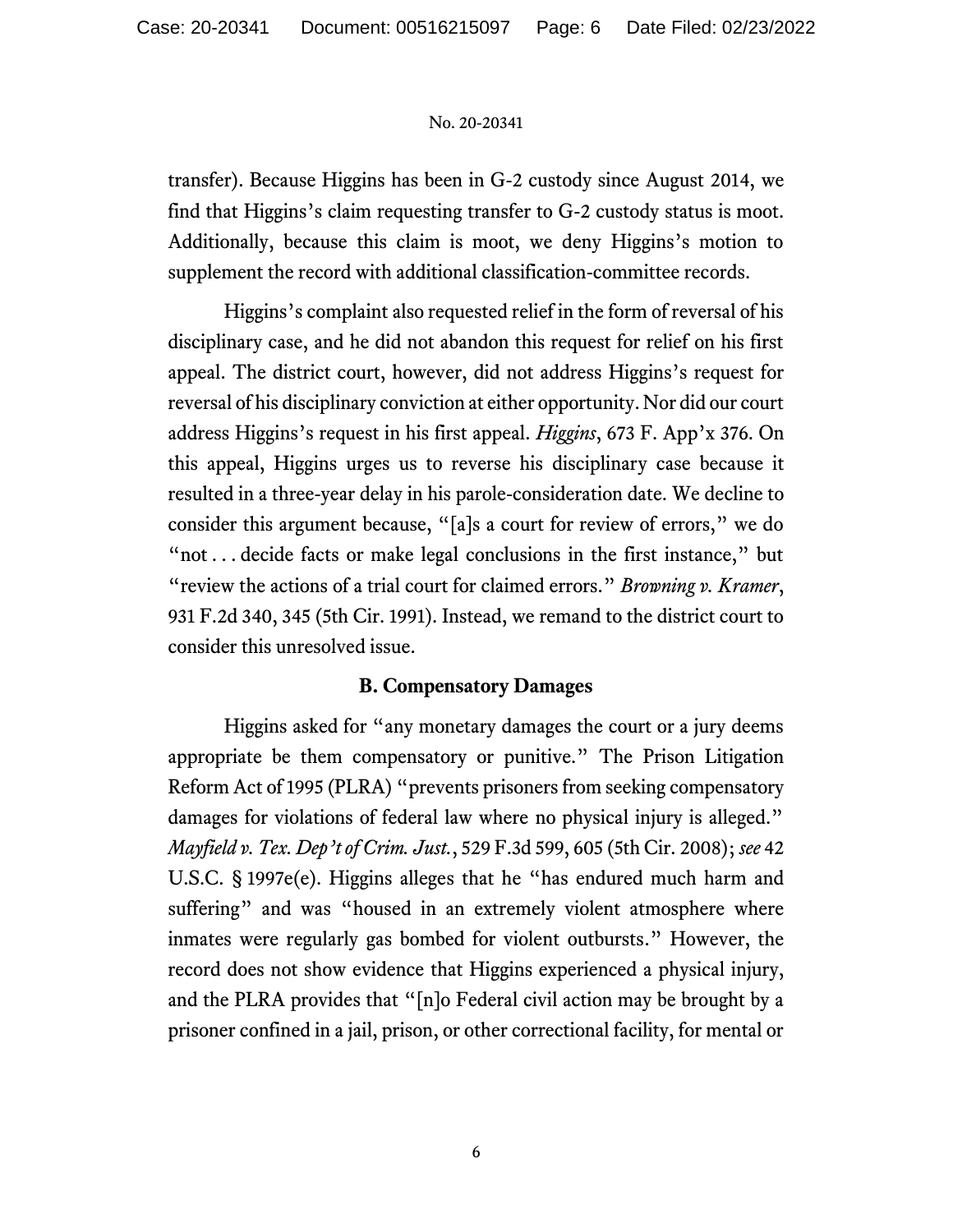emotional injury suffered while in custody without a prior showing of physical injury." 42 U.S.C. § 1997e(e); *see also Mayfield*, 529 F.3d at 605. Accordingly, the district court's grant of summary judgment on these grounds is affirmed.

# **C. Punitive and Nominal Damages**

Punitive and nominal damages, unlike compensatory damages, require no such physical injury. *Hutchins v. McDaniels,* 512 F.3d 193, 197–98 (5th Cir. 2007) (per curiam). In order to recover punitive damages, Higgins must show that defendants' behavior was "motivated by evil . . . intent, or . . . involve[d] reckless or callous indifference to" his rights. *Smith v. Wade*, 461 U.S. 30, 56 (1983); *see also Sockwell v. Phelps*, 20 F.3d 187, 192 (5th Cir. 1994) (stating same). "Although in many instances a factual dispute as to a constitutional violation will preclude summary judgment on punitive damages, it will not when there is no material question of fact as to the reckless nature of the defendant's conduct." *Heaney v. Roberts*, 846 F.3d 795, 803 (5th Cir. 2017).

Higgins provided evidence that during the custody committee's voting, Navarette said "let the record show, that I would have rather put you in closed custody [i.e., G-5] for all this trouble," referring to the fact that Higgins filed a grievance "and the case was overturned because [Navarette] forgot to sign the paperwork." Responding to Navarette's statement, Jones changed her vote from G-4 to G-5. The district court, citing no law, found that these statements "do not show . . . an evil intent" but "show at most that the defendants were vindictive." The Oxford English Dictionary defines "vindictive" actions as being "[c]haracterized by a desire for, or the exercise of, revenge." *Vindictive*, OXFORD ENGLISH DICTIONARY (2022). An evidenced desire for revenge may well qualify as evil intent and, at least in the context of voting for a harsher custody classification, raises a genuine issue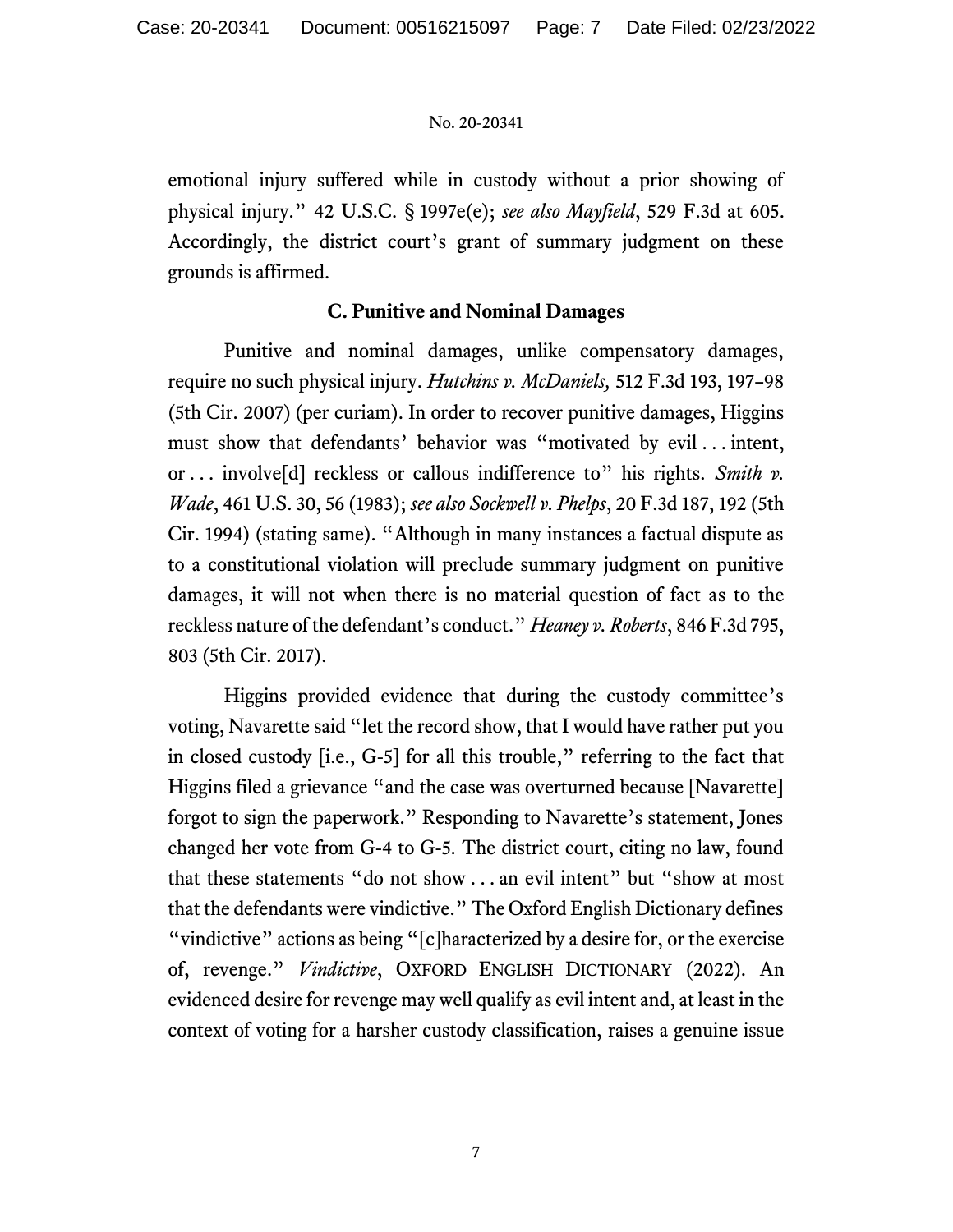as to whether defendants acted with reckless or callous indifference to Higgins's First Amendment right to file a grievance.<sup>2</sup> Because the record presents a material question of fact as to the intent underlying Navarette and Jones's conduct, we reverse the district court's grant of the defendants' summary judgment motion and remand to the district court for further proceedings.

Additionally, because Higgins requested "any monetary damages the court or jury deems appropriate," the district court should also consider nominal damages on remand.<sup>3</sup>

# **D. Warden Morris**

Higgins sued Warden Morris for ordering that Higgins's disciplinary case be reheard. The district court did not address Higgins's claim against Warden Morris but dismissed the full suit with prejudice. However, Higgins does not appeal the issue. Instead, he concedes that the grievance office gave Warden Morris the option to order the case reheard. Arguments not briefed on appeal are abandoned. *Geiger v. Jowers*, 404 F.3d 371, 373 n.6 (5th Cir. 2005) ("Although *pro se* briefs are to be liberally construed, *pro se* litigants have no general immunity from the rule that issues and arguments not briefed on appeal are abandoned." (citations omitted)). Accordingly, the district

<sup>&</sup>lt;sup>2</sup> We also note that, although not at issue in Higgins's previous appeal, while analyzing the causation element of the retaliation claims, our court stated that "Navarrete's statement suggests his own vote was motivated by retaliatory intent," *Higgins*, 673 F. App'x at 379, and that "Jones's vote for a G-5 classification was motivated by retaliatory animus." *Id.*

<sup>3</sup> We construe Higgins's *pro se*filing liberally. *Jones v. Tex. Dep't of Crim. Just.*, 880 F.3d 756, 759 (5th Cir. 2018) (per curiam).